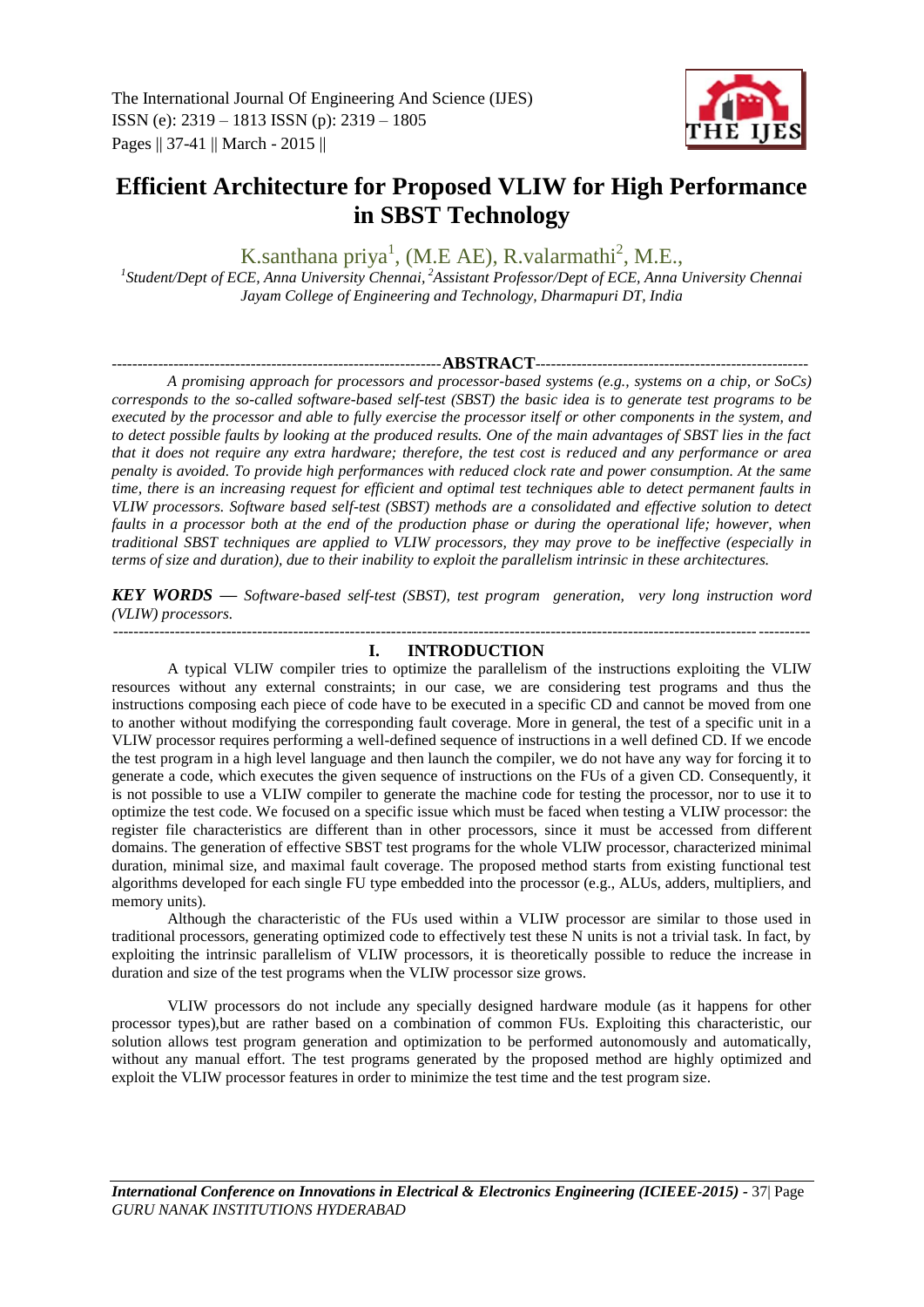## **II. PREVIOUS METHOD**

ATPG methods have several drawbacks. First of all, transforming the test patterns generated by the ATPG into test programs is not always straightforward. Secondly, the resulting test programs are far from being optimized, especially in terms of test length, and finally, the attainable fault coverage is not always as high as it may be required.

Unlike superscalar processors, VLIW processors do not include any significant control logic, since instruction scheduling is completely performed by the compiler. This implies that the hardware complexity is far lower for superscalar processors, while the compilation steps become more complicated.

 Inconsistent visualizations are present SBST that may be difficult to interpret. SBST has less bandwidth adaption. Pipelined architecture is defined for limited applications only. Area may be high.

#### **III. PROPOSED METHOD**

To provide high performances with reduced clock rate and power consumption. We present a new method for the automatic generation of efficient test programs specifically oriented to VLIW processors. The test programs generated by the proposed method are highly optimized and exploit the VLIW processor features To proposed an effective solution to the test of VLIW register files. In the generation of effective SBST test programs for the whole VLIW processor, characterized by minimal duration, minimal size, and maximal fault coverage.



#### **Fragmentation:**

The purpose of the fragmentation phase is to minimize the number of test operations in order to create efficient and optimized test programs. The fragmentation phase, performs two main tasks. The first is the selection from the library of the test programs needed to test the VLIW processor under test, ignoring those which refer to FUs that are not part of the processor itself. The second task performed by this step is to fragment each selected test pro-gram into a set of small pieces of code, called fragments, containing few test operations and the other instructions needed to perform an independent test.

#### **Customization:**

The customization step, is responsible for the translation of the generic architecture-independent test programs into the VLIW code, exploiting the ISA of the considered processor. In particular, starting from the fragments library and from the VLIW manifest, the method translates each generic fragment in a custom fragment that can be executed by the processor under test.

#### **Selection of the custom fragments:**

The test fragments that optimize a set of rules dependent on the requirements desired for the final SBST program. The optimization is performed by the execution of the algorithm is to implement two alternative rules. The former aims at selecting the minimum number of custom fragments that allow to reach the maximum fault coverage with respect to all the resources of the processor under test.

#### **Scheduling Phase:**

The last step of the proposed automatic test program generation flow is the scheduling, illustrated in Fig. 3 Step D. The scheduling phase first elaborates the selected custom fragments obtained from the selection phase. This process is responsible for the integration of the custom fragments in order to obtain an optimized and efficient final test program. In order to reach this goal, we developed a scheduler that optimizes and merges the codes contained into the custom fragments exploiting the VLIW features; in particular, it compacts the test programs trying to maximize the ILP of the VLIW processor by an optimal usage of the parallel CDs.

*National Conference On Intelligence In Electronics And Communication Engineering (NCIECE'15) -* 38| Page *RVS COLLEGE OF ENGINEERING AND TECHNOLOGY*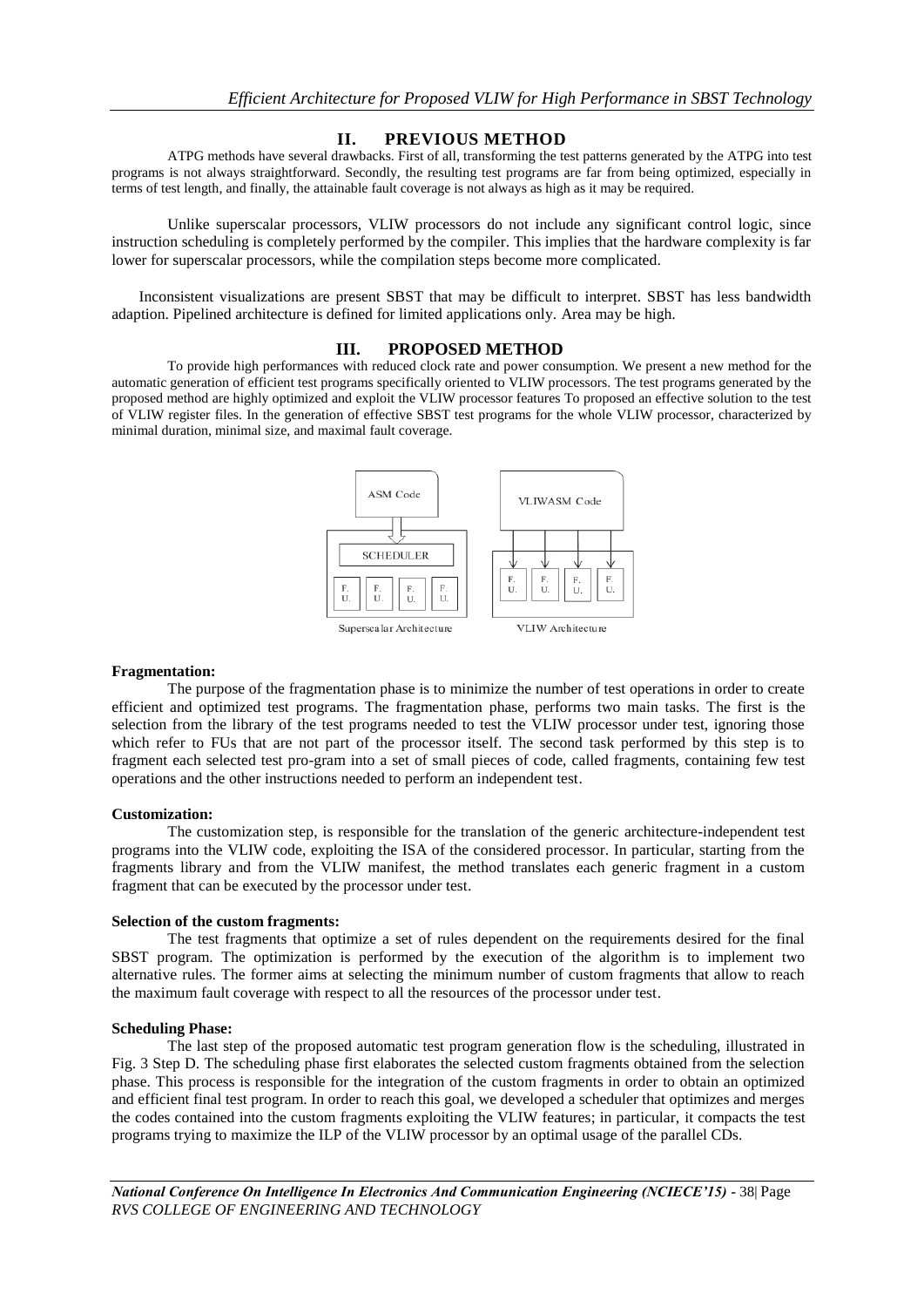## **IV. ARCHITECTURE**

The most common FPGA architecture <sup>[\[26\]](http://en.wikipedia.org/wiki/Field-programmable_gate_array#cite_note-25)</sup> consists of an array of logic blocks (called Configurable Logic Block, CLB, or Logic Array Block, LAB, depending on vendor), I/O pads, and routing channels. Generally, all the routing channels have the same width (number of wires). Multiple I/O pads may fit into the height of one row or the width of one column in the array.

An application circuit must be mapped into an FPGA with adequate resources. While the number of CLBs/LABs and I/Os required is easily determined from the design, the number of routing tracks needed may vary considerably even among designs with the same amount of logicSince unused routing tracks increase the cost (and decrease the performance) of the part without providing any benefit, FPGA manufacturers try to provide just enough tracks so that most designs that will fit in terms of LUTs and IOs can be routed. This is determined by estimates such as those derived from [Rent's rule](http://en.wikipedia.org/wiki/Rent%27s_rule) or by experiments with existing designs.



#### **Simulation**

ModelSim simulator is invoked with command vsim. The default window will look something like the picture below. There might also be a welcome window when launched for the first time.

| $\square$ $\times$<br>ModelSim SE PLUS 6.1b                                                                                                                                                                                               |                                                                                                                             |                                                           |       |
|-------------------------------------------------------------------------------------------------------------------------------------------------------------------------------------------------------------------------------------------|-----------------------------------------------------------------------------------------------------------------------------|-----------------------------------------------------------|-------|
| Format Compile<br>Simulate Add<br>Tools Window<br>File Edit View                                                                                                                                                                          |                                                                                                                             |                                                           | Help  |
| $\Box$ . $\Box$ . $\Box$                                                                                                                                                                                                                  | A & &<br>3 临岛 121                                                                                                           | $\circledast$ $\mathbb{Z}$ $\mathbb{X}$<br>Contains:<br>3 | ※ ※ 图 |
| Workspace =<br>= www<br>* Name<br>$\Box$ <b>In</b> work<br>$E$ lock<br>P lock pkg<br>⊟ f <mark>il</mark> l my_lib<br>$E$ lock<br>P lock_pkg<br>DI vital2000<br>ieee<br>÷л<br>modelsim_lib<br>⊕ <mark>f</mark> il std<br><b>IN</b> Library | 田田区<br>Type<br>Library<br>Entity<br>Packag<br>Library<br>Entity<br>Packag<br>Library<br>Library<br>Library<br>Library<br>1) | Model Sim.                                                |       |
| <b>Transcript</b><br>土团<br>33391<br># // AND IS SUBJECT TO LICENSE TERMS.<br># //<br>ModelSim><br><no design="" loaded=""></no>                                                                                                           |                                                                                                                             |                                                           |       |

In this tutorial we will mostly write commands in Transcript pane as they will be recorded into the transcript file. Once that we have finished the simulation, we can use the transcript file to create a macro file that can be reused in subsequent simulations.

#### **Prepare Simulation**

ModelSim Main window showing Workspace, Objects (signals), Locals (variables) and Source panes. There are two processes in this design (sttran and streg), Workspace pane. Locals pane shows variables (count\_v) in process currently selected in Workspace.

*National Conference On Intelligence In Electronics And Communication Engineering (NCIECE'15) -* 39| Page *RVS COLLEGE OF ENGINEERING AND TECHNOLOGY*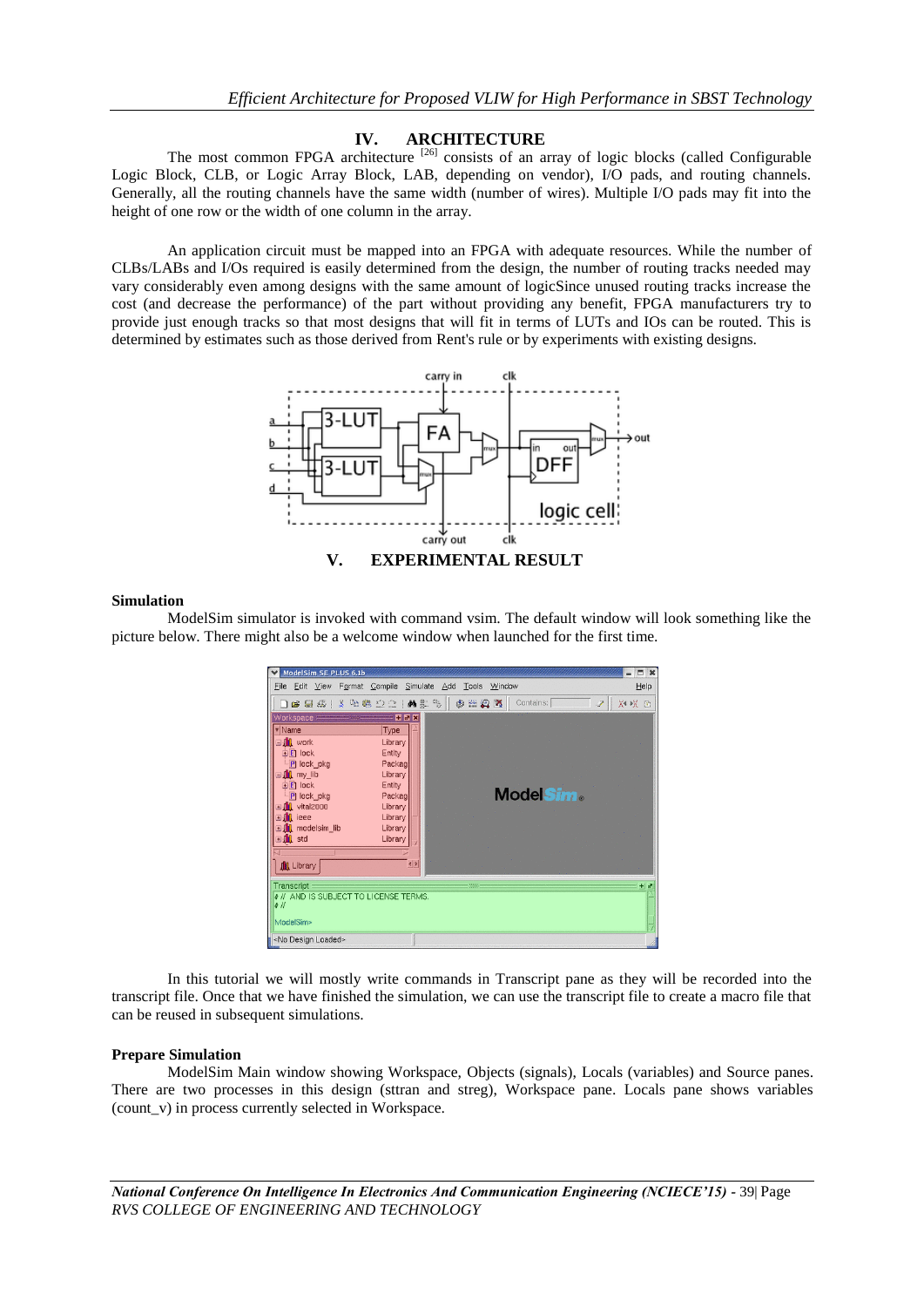

#### **Run Simulation**

All inputs have been set with initial values and everything is ready for a simulation. To run the simulation press the Run button. Run button can be found from both ModelSim Main and Wave window as well as from menubar (Simulate  $\rightarrow$  Run  $\rightarrow$  Run 100ns).



#### **VI. CONCLUSION**

The obtained results clearly demonstrate the efficiency of the method, that allows to reduce significantly both the number of clock cycles and the memory resources with respect to test programs generated by applying generic SBST methods to the specific case of the VLIW processors. More in particular, the method shows that it is possible to develop test programs whose duration and size grows less than linearly with the VLIW parallelism also compared the test program (denoted as TP) generated by our approach with a test program (denoted as Plain TP) consisting of several test programs developed using some algorithms taken from the literature for the FUs of traditional processors. In the plain TP, these test programs have simply been queued in a unique test program, without performing any selection or scheduling steps, therefore adopting a realistic test estimation of what can be achieved with previously developed test algorithms without any optimization method. This is the only possible approach to have a comparison for the proposed method. To the best of our knowledge in the literature, there is no method aimed at optimizing the SBST routines for VLIW processors exploiting the parallelism that characterizes these architectures. In order to fairly evaluate the two solutions, these test programs have been applied using the loop-unrolling technique, as it is common for any VLIW application.

#### **ACKNOWLEDGMENT**

I would like to take this opportunity to express my sincere gratitude to all my professors who have guided, inspired and motivated me for my project work. It gives me immense pleasure to acknowledge their cooperation.

*National Conference On Intelligence In Electronics And Communication Engineering (NCIECE'15) -* 40| Page *RVS COLLEGE OF ENGINEERING AND TECHNOLOGY*